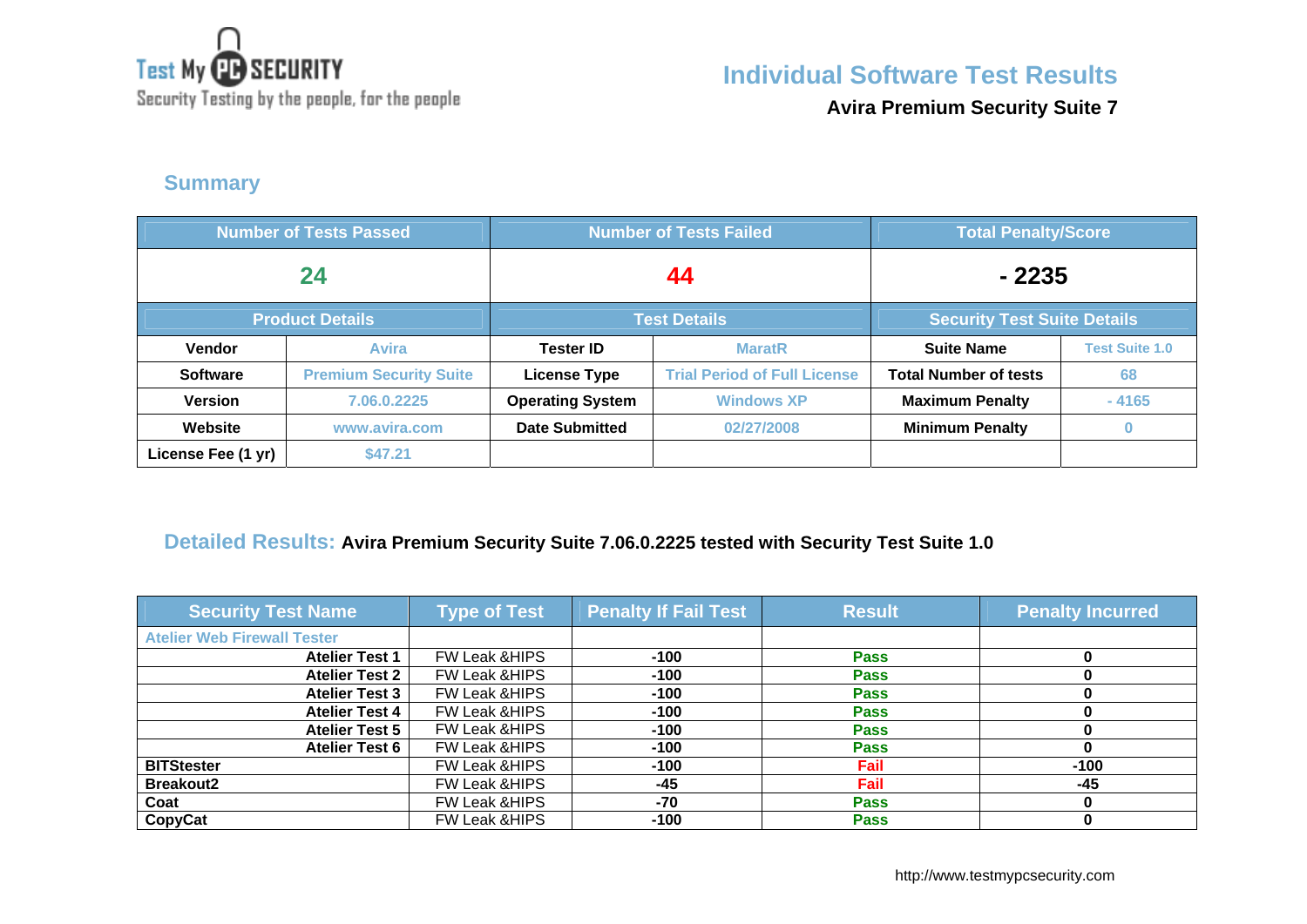

Security Testing by the people, for the people

# **Individual Software Test Results**

## **Avira Premium Security Suite 7**

| <b>Security Test Name</b> | <b>Type of Test</b>      | <b>Penalty If Fail Test</b> | <b>Result</b> | <b>Penalty Incurred</b> |
|---------------------------|--------------------------|-----------------------------|---------------|-------------------------|
| <b>CPIL Suite</b>         |                          |                             |               |                         |
| Test 1                    | FW Leak &HIPS            | $-100$                      | Fail          | $-100$                  |
| Test 2                    | FW Leak & HIPS           | $-100$                      | Fail          | $-100$                  |
| Test 3                    | FW Leak &HIPS            | $-100$                      | Fail          | $-100$                  |
| <b>Comodo ICMP</b>        |                          |                             |               | 0                       |
| <b>ICMP Test 1</b>        | <b>FW Leak Only</b>      | $-100$                      | <b>Pass</b>   | 0                       |
| <b>ICMP Test 2</b>        | FW Leak Only             | $-100$                      | <b>Pass</b>   | $\mathbf 0$             |
| <b>DNStest</b>            | FW Leak Only             | $-45$                       | Fail          | $-45$                   |
| <b>DNStester</b>          | FW Leak Only             | $-45$                       | Fail          | $-45$                   |
| <b>Delete Volume</b>      | <b>HIPS Only</b>         | $-45$                       | Fail          | $-45$                   |
| <b>FireHole</b>           | FW Leak &HIPS            | $-100$                      | <b>Pass</b>   | $\mathbf{0}$            |
| <b>FPR</b>                |                          |                             |               |                         |
| and CPIL Test 1           | <b>FW Leak &amp;HIPS</b> | $-100$                      | Fail          | $-100$                  |
| and CPIL Test 2           | <b>FW Leak &amp;HIPS</b> | $-100$                      | Fail          | $-100$                  |
| and CPIL Test 3           | FW Leak &HIPS            | $-100$                      | Fail          | $-100$                  |
| and Wallbreaker Test 1    | FW Leak &HIPS            | $-25$                       | Fail          | $-25$                   |
| and Wallbreaker Test 2    | FW Leak &HIPS            | $-25$                       | <b>Pass</b>   | $\mathbf{0}$            |
| and Wallbreaker Test 3    | FW Leak &HIPS            | $-25$                       | Fail          | $-25$                   |
| and Wallbreaker Test 4    | FW Leak &HIPS            | $-25$                       | Fail          | $-25$                   |
| and PCFlank               | FW Leak & HIPS           | $-100$                      | Fail          | $-100$                  |
| <b>Ghost</b>              | FW Leak &HIPS            | $-50$                       | <b>Pass</b>   | 0                       |
| Jumper                    | FW Leak &HIPS            | $-100$                      | Fail          | $-100$                  |
| <b>Keylogtest</b>         | <b>HIPS Only</b>         | $-100$                      | Fail          | $-100$                  |
| <b>KiLL</b>               | <b>HIPS Only</b>         | $-45$                       | Fail          | $-45$                   |
| LeakTest v 1.2            | <b>FW Leak Only</b>      | $-100$                      | <b>Pass</b>   | 0                       |
| <b>Osfwbypass</b>         | FW Leak & HIPS           | $-100$                      | Fail          | $-100$                  |
| <b>PCFlank</b>            | FW Leak & HIPS           | $-100$                      | Fail          | $-100$                  |
| <b>Runner</b>             | <b>FW Leak &amp;HIPS</b> | $-100$                      | <b>Pass</b>   | 0                       |
| <b>Spycar Suite</b>       |                          |                             |               |                         |
| <b>HKCU_Run.exe</b>       | <b>HIPS Only</b>         | $-10$                       | Fail          | $-10$                   |
| <b>HKCU RunOnce.exe</b>   | <b>HIPS Only</b>         | $-10$                       | Fail          | $-10$                   |
| <b>HKCU_RunOnceEx.exe</b> | <b>HIPS Only</b>         | $-10$                       | Fail          | $-10$                   |
| <b>HKLM_Run.exe</b>       | <b>HIPS Only</b>         | $-10$                       | Fail          | $-10$                   |
| <b>HKLM_RunOnce.exe</b>   | <b>HIPS Only</b>         | $-10$                       | Fail          | $-10$                   |
| HKLM_RunOnceEx.exe        | <b>HIPS Only</b>         | $-10$                       | Fail          | $-10$                   |
| IE-HomepageLock.exe       | <b>HIPS Only</b>         | $-10$                       | Fail          | $-10$                   |
| IE-KillAdvancedTab.exe    | <b>HIPS Only</b>         | $-10$                       | Fail          | $-10$                   |